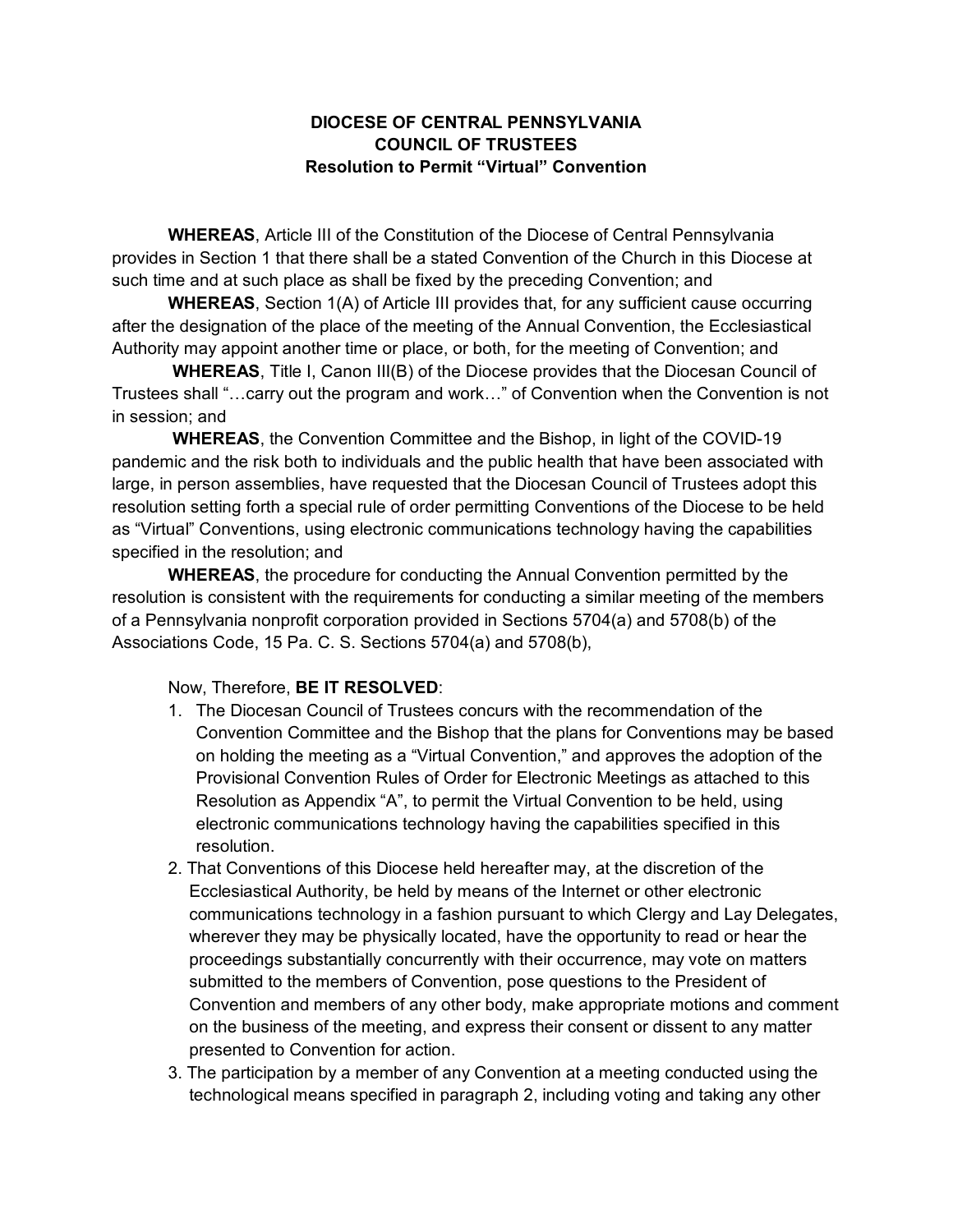action, shall constitute the presence of, or vote or action by, or consent or dissent of the member of Convention.

4. The Agenda for the 151st Annual Convention shall include, as a first order of business, a resolution to approve and ratify this resolution of Diocesan Council as a special rule of order, to include the use of the specific procedures and technology to be identified and recommended in accordance with this resolution, to hold the 151st Annual Convention.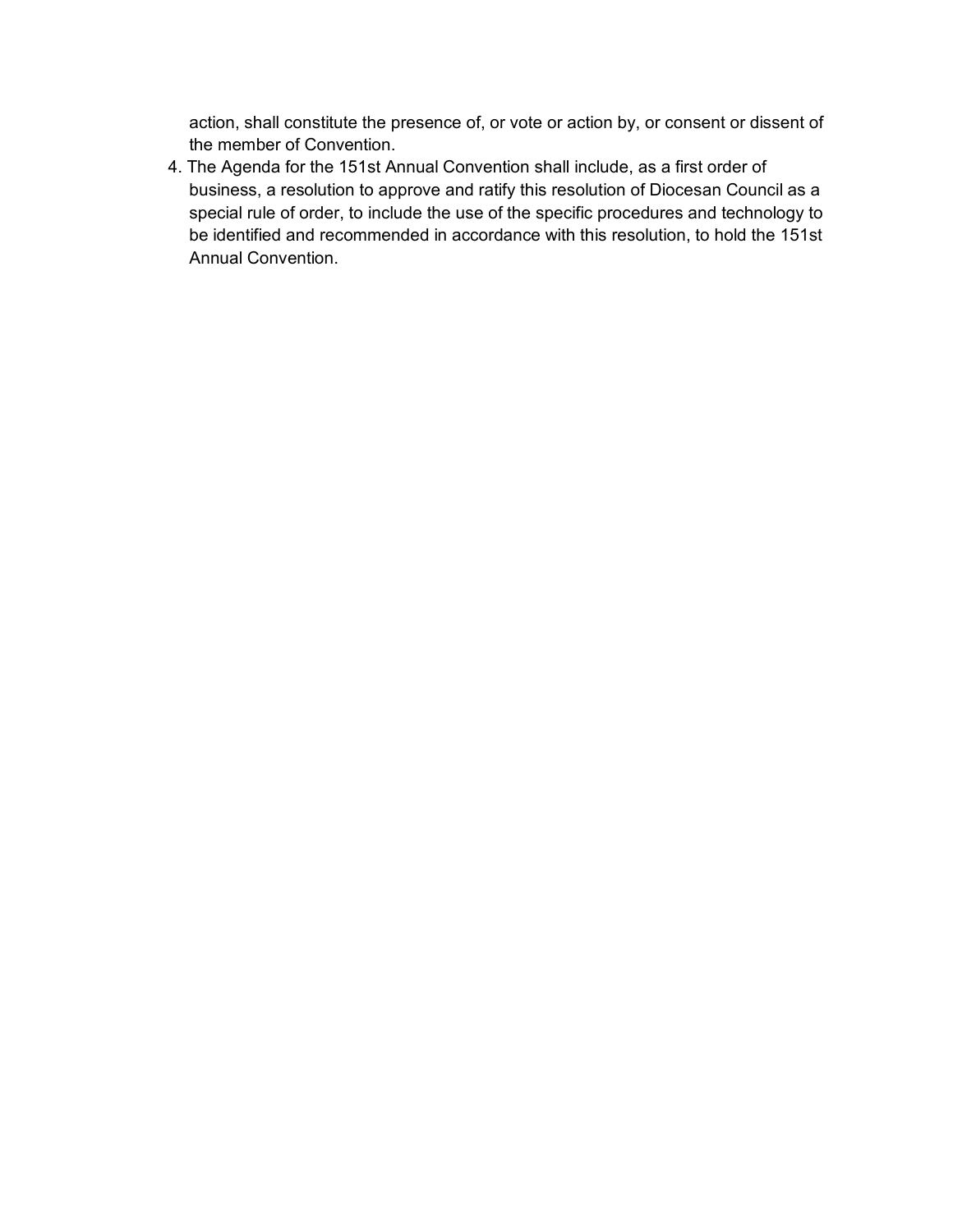## **APPENDIX "A' TO RESOLUTION OF COUNCIL OF TRUSTEES IMPLEMENTING VIRTUAL CONVENTION DIOCESE OF CENTRAL PENNSYLVANIA**

## **Provisional Convention Rules of Order for Electronic Meetings**

1. **General.** These Provisional Rules shall go into effect on the convening of a "virtual" Convention of the Diocese, held by electronic means. The regular canonical Rules of Order shall nevertheless apply to any virtual meeting, to the extent not inconsistent with these Provisional Rules.

2. **Notice; Login Information**. The Diocese shall notify Members of Convention, at least sixty (60) days before each meeting, of the date and the time of a virtual meeting of Convention, and, as soon as possible thereafter, but not later than forty-eight (48) hours before the commencement of such meeting), the URL and codes necessary to connect to the Zoom meeting platform. The Secretary shall also include a copy of, or a link to, these rules. 3. **Login time.** The Secretary shall schedule Internet meeting service availability to begin at least 30 minutes before the start of each meeting.

4. **Signing in and out.** Members and alternates shall identify themselves as required to sign into the meeting service, and each member shall maintain individual Internet and audio access throughout the meeting whenever present, but Members shall sign out upon any departure before adjournment.

5. **Quorum calls.** The presence of a quorum shall be established by the Secretary based on the count of members who have signed in. Thereafter, the continued presence of a quorum shall be presumed, unless any member demands a quorum count by audible roll call. Such a demand may be made following any vote for which the announced totals add to less than a quorum.

6. **Technical requirements and malfunctions.** Each member shall be responsible for his or her audio and Internet connections; no action shall be invalidated on the grounds that the loss of, or poor quality of, a member's individual connection prevented participation in the meeting. 7. **Forced disconnections.** The Chair may cause or direct the disconnection or muting of a

member's connection if it is causing undue interference with the meeting. The Chair's decision to do so, which is not subject to appeal, shall be announced during the meeting and recorded in the minutes.

8. **Assignment of the floor; Procedural motions.** To seek recognition by the Chair, a member shall request recognition by clicking on the designated button on the screen display whereupon the Chair shall recognize requests in the order submitted, except for privileged or incidental motions, as defined in Robert's Rules of Order, and as set forth herein. To introduce a privileged or incidental motion, a Member shall use the text box on the display screen to post the text of the motion in full, along with the Member's name and congregational affiliation, and shall thereafter wait a reasonable time for the Chair's ruling (which shall not be subject to appeal) and instructions before attempting to seek recognition. An audio-only attendee shall press the pound/hashtag button on the Member's phone, and wait for recognition, after which the Member shall state the Member's motion in full, along with the Member's name and parish affiliation.